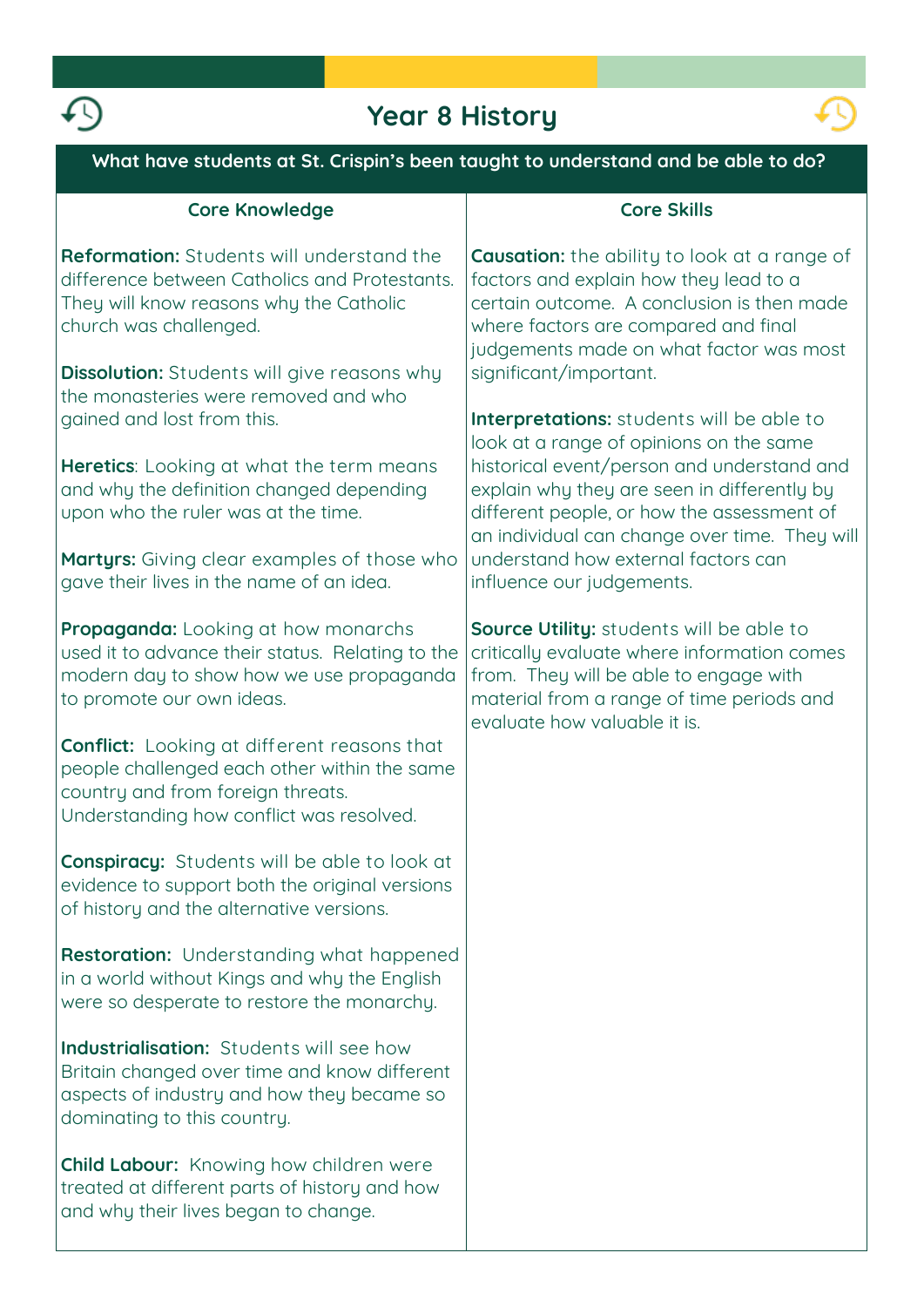

## **Year 8 History continued**



| What have students at St. Crispin's been taught to understand and be able to do?                                                                                             |  |
|------------------------------------------------------------------------------------------------------------------------------------------------------------------------------|--|
| <b>Core Knowledge continued</b>                                                                                                                                              |  |
| <b>Reform:</b> Looking at what pushes change<br>and why people resist it.                                                                                                    |  |
| <b>Poverty:</b> Identify the conditions that people<br>lived in and how they enabled crimes to<br>evolve.                                                                    |  |
| <b>Slavery:</b> Students gain empathy as they are<br>able to explain why the slave trade existed<br>and describe conditions of the enslaved<br>peoples.                      |  |
| <b>Resistance:</b> Understanding why people<br>resist and why some don't. Understanding<br>that there are several forms of resistance and<br>evaluating their effectiveness. |  |
| <b>Abolition:</b> Looking at a range of arguments<br>and understanding how persistence is a force<br>for change.                                                             |  |
| How has lograing boon gessessed?                                                                                                                                             |  |

#### **How has learning been assessed?**

**There are three formal assessments over the year. These assessments will be planned after a programme of study to teach the content. Pupils will then be given preparation lessons and personal study time before being expected to sit the assessments in timed conditions in class.**

- **Why did Henry VIII break with the Roman Catholic Church? (Causation)**
- **What kind of leader was Oliver Cromwell? (Source Utility)**
- **How bad was child labour in the Industrial Revolution? (Interpretations).**

**Students will also complete short subject knowledge tests at the end of each unit.** 

### **What is coming up in the following year?**

#### **Why did Henry VIII create his own church?**

**A story of how one man's desire for a son would change England forever. A look into the story behind the divorce of Henry VIII and how his actions changed the face of England forever and began a rollercoaster of change for the people of England as they went back and forth between Catholic and Protestant.**